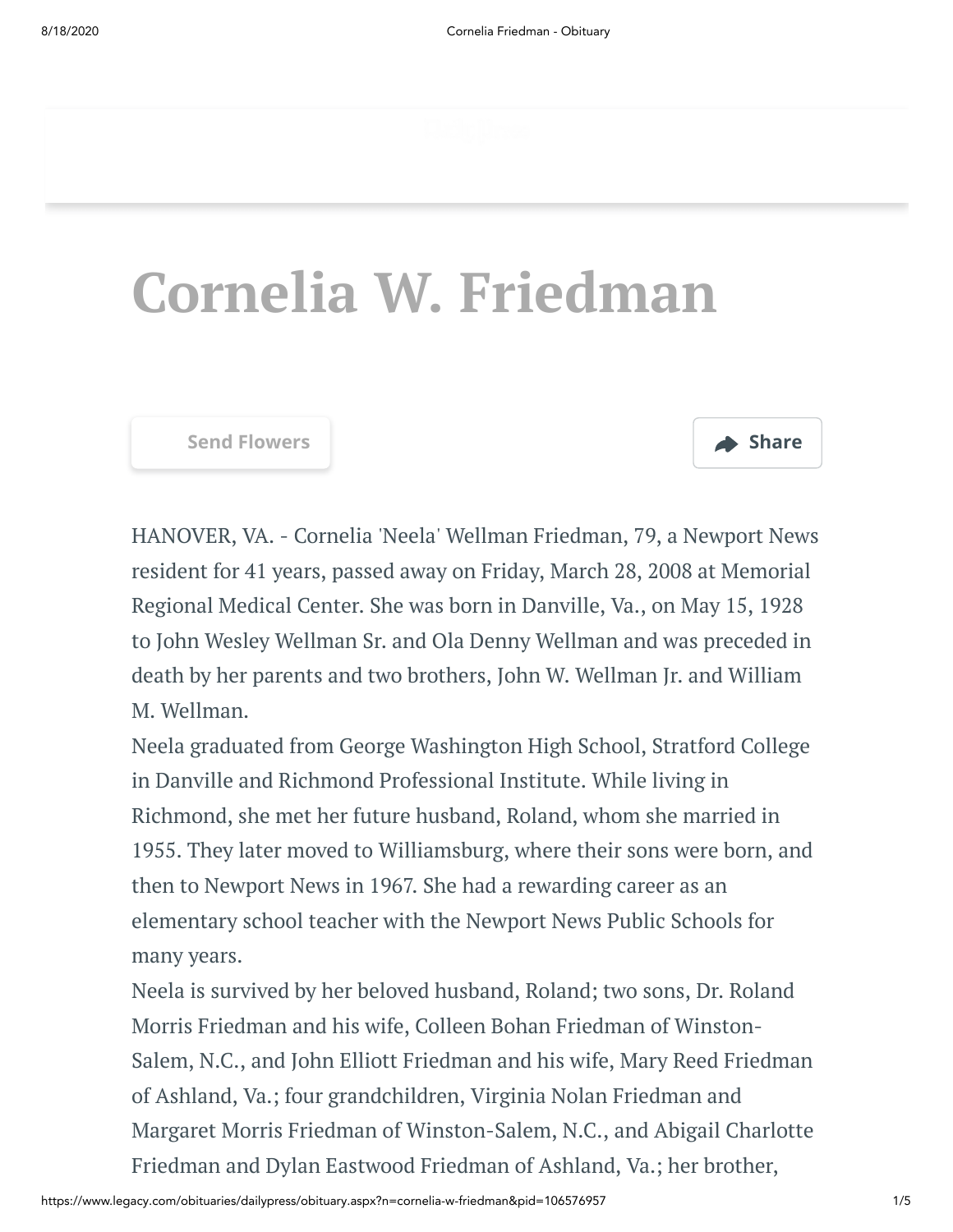### 8/18/2020 Cornelia Friedman - Obituary

Joseph Wellman and his wife, Alma of Bellevue, Neb.; three sisters, Mary Wellman of Danville, Va., Marjorie Winstead of Rougemont, N.C., and Ola Robertson of Apex, N.C.; her sister-in-law, Mary Joe Wellman of Williamsport, Md.; along with many loving nieces, nephews and cousins. Neela's greatest joy in life was her family, especially her grandchildren and her extended family at St. Andrew's Episcopal Church, where she served on the altar guild and the prayer chain. She was also a longtime volunteer at the Peninsula Fine Arts Center and was a member of the Woman's Club of Hilton Village.

A memorial service will be held at 1 p.m. Saturday, April 5, at St. Andrew's Episcopal Church, 45 Main Street, Newport News, VA 23601. In lieu of flowers, memorials may be made to St. Andrew's Episcopal Church.

To Plant Memorial Trees in memory, please visit our **[Sympathy](https://sympathy.legacy.com/en-us/funeral-flowers/name/cornelia-friedman-funeral-flowers/p106576957/?affiliateId=340&pm=240) Store**.

Published in Daily Press from Mar. 30 to Mar. 31, 2008.

**Friedman Pages** [See more records on Ancestry](https://adclick.g.doubleclick.net/pcs/click?xai=AKAOjsvUX6LPEkDTSSdmn6coq25y8mWrjSZIMInA3wBg_7J4rghs9GYlODBPJQxa-Aslwm3XSiawcuO9ZXieFiBx-0xUscZDoPTJYdC68Ydyn2gssIVp7xx3H_HQJrU86ksAxSDXg-VDfKLf_gdD2EECelqizGEncIjoI36wAoTm9XgUydtunVaDlvpNC2oWd61UlBswUVVQHU5OAA3qOlRJR7ACb4ew6uRdM8UTY3QoJKk8hgbswSFXqKFz_0Kb5jOKDhV05ZpQ15WzzSI5h5cL0PoVgYbIfAfLeRkoFYe-r8h2lPKN7smBkA&sig=Cg0ArKJSzKVhKWdB_qLOEAE&urlfix=1&adurl=https://prf.hn/click/camref:1101l3yjc/adref:77841/destination:https://www.ancestry.com/cs/partner-records%3FflowId%3DpartnersBirth%26gsfn%3DCornelia%26gsln%3DFriedman)

# **MEMORIES & CO N DOLE N CES**

What would you like to say about Cornelia?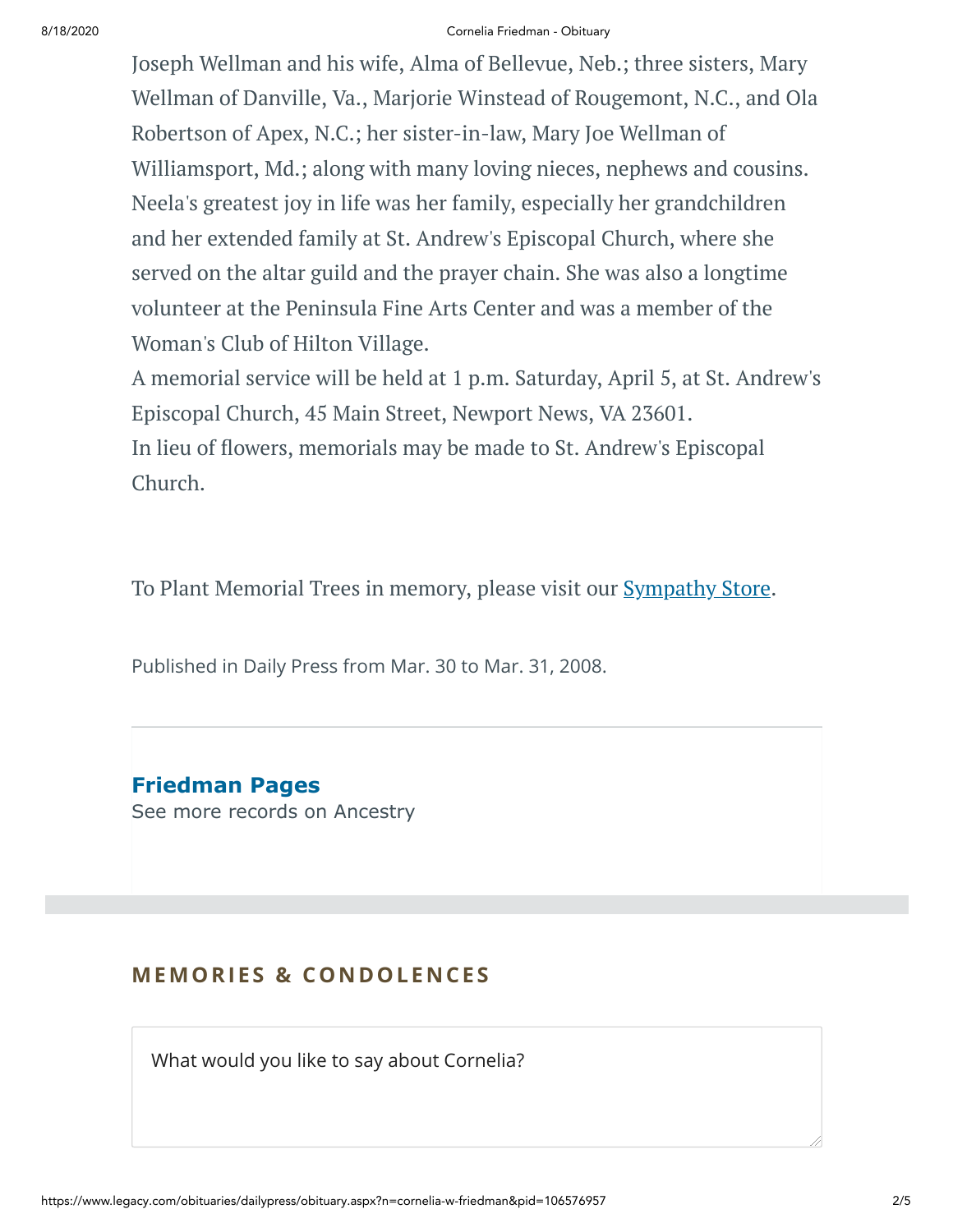# Add a photo

Your Name

Your Email Address

Your Relationship

 $\boxdot$  Get email updates for this page

**Add Memory**

[Posting Guidelines](https://www.legacy.com/guestbooks/posting-guidelines.aspx?n=Cornelia-Friedman&pid=106576957) | [FAQ](https://www.legacy.com/guestbooks/faq.aspx?n=Cornelia-Friedman&pid=106576957)

**3 entries**

April 4, 2008

We were very sad to hear of Neela's passing. We have known both Neela and Roland for many years, and saw them at a function in November. Our sympathy to Roland and your entire family.

**Gina and Alan Niedenberger**

April 3, 2008

I was so sad to learn of Neela's passing. I have always enjoyed her wit and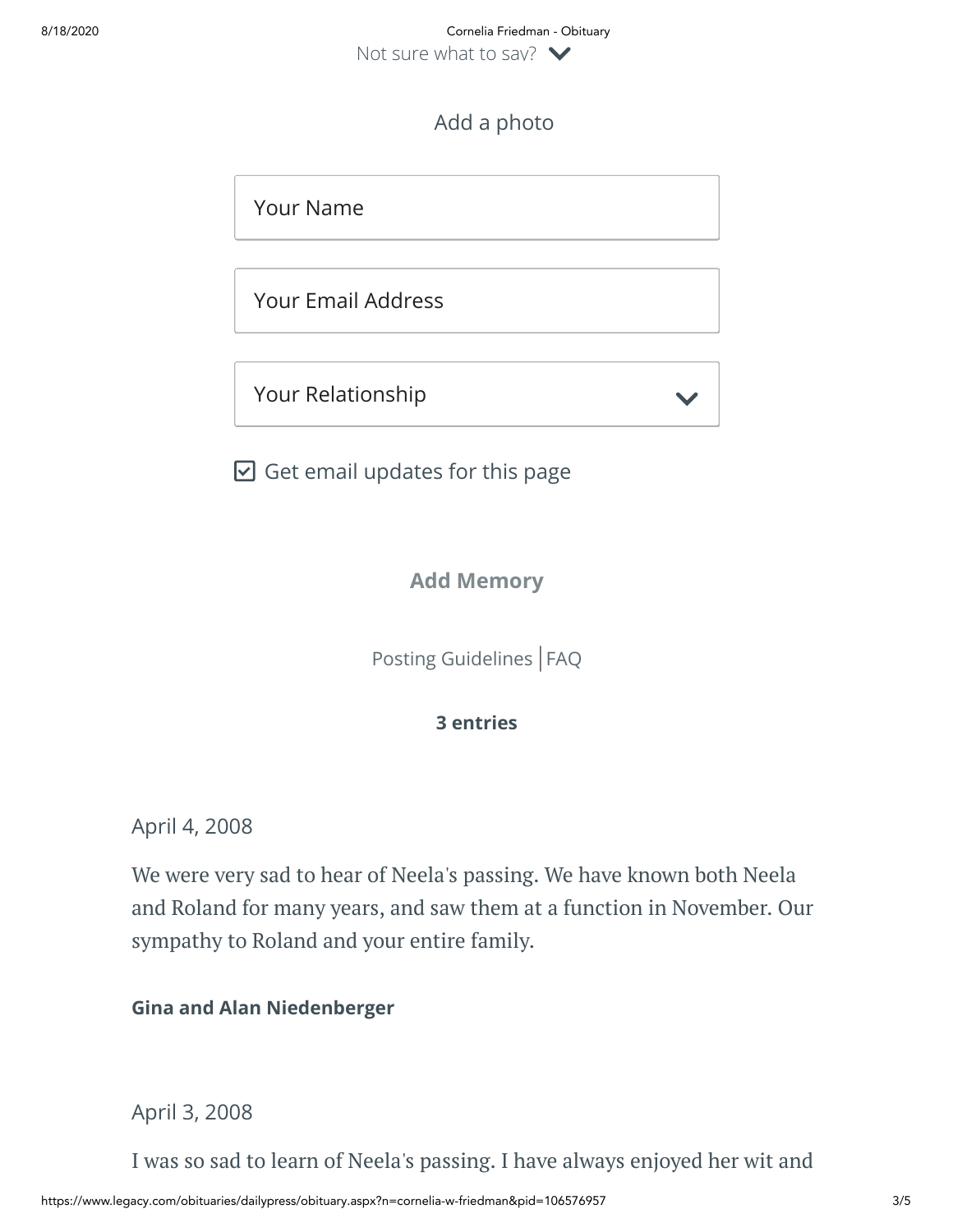joy of life. It was a pleasure to volunteer with her and Roland at The Peninsula Fine Arts Center. She will indeed be sadly missed. My prayers go out to Roland and his family. I will always think of Neela with a warm smile in my heart.

## **Tina D. McManus**

April 1, 2008

May the peace of Christ bring you peace and comfort at this time.

**Ken Eller**

# **INVITE OTHERS TO ADD MEMORIES**

Share to let others add their own memories and condolences



# **ADVICE & SUPPORT**

**[The Five Stages of Grief](https://www.legacy.com/news/advice-and-support/article/the-five-stages-of-grief)**

**[Sympathy Advice](https://www.legacy.com/news/advice-and-support/article/sympathy-and-condolence-advice)**

**[What Is a Eulogy?](https://www.legacy.com/news/advice-and-support/article/what-is-a-eulogy)**

**[Funeral Flower Etiquette](https://sympathy.legacy.com//en-us/funeral-flowers/article/funeral-flower-etiquette/)**

[View All Advice & Support Articles](http://www.legacy.com/news/advice-and-support)